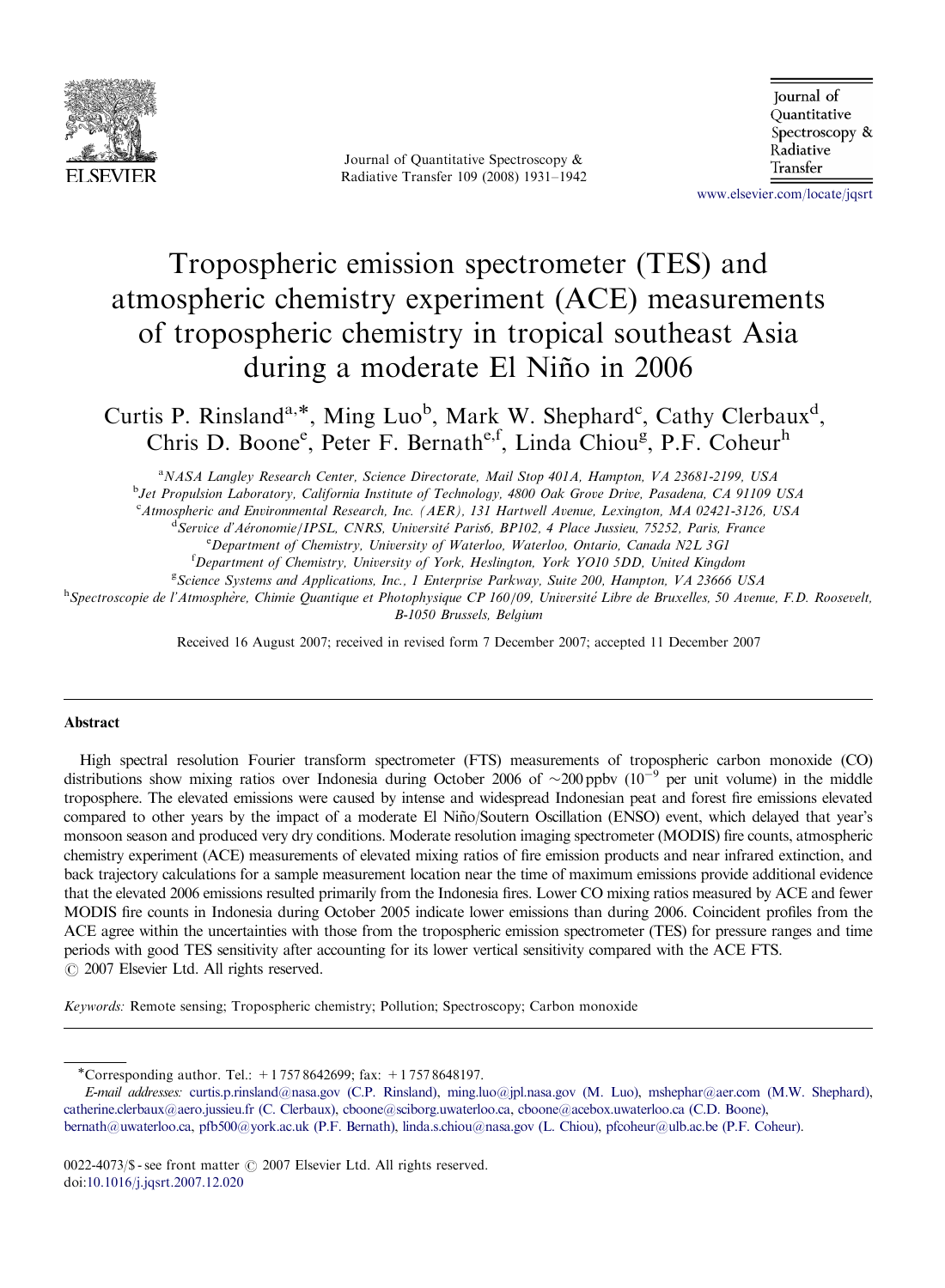#### 1. Introduction

The purpose of this paper is to report satellite-based measurements of tropospheric chemistry from the tropospheric emission spectrometer (TES) [\[1,2\]](#page-9-0) and the atmospheric chemistry experiment (ACE) [\[3\]](#page-9-0) with a primary focus on carbon monoxide (CO). The two instruments were selected for analysis and comparison of results because they both provide high precision measurements from high spectral resolution Fourier transform spectrometers (FTSs), though with different measurement and retrieval techniques. Nonlinear least squares spectral fitting of the target molecule and interferences in microwindows over a pre-selected altitude range [\[4\]](#page-10-0) with a modified global fit approach [\[5\]](#page-10-0) is used in the analysis of the solar occultation spectra recorded by the ACE FTS. The emission spectra recorded by the TES FTS are analyzed with the optimal estimation method [\[6\]](#page-10-0) to yield profile inversions also with pre-selected microwindows and fitting of interferences. Although the TES FTS was designed to record both nadir and limb emission spectra [\[1,2\],](#page-9-0) nadir measurements are now primarily recorded and those results are considered here. The sensitivity of TES CO measurements has been improved since shortly after launch [\[7\]](#page-10-0), and we compare CO profiles from the TES instrument for a time period of improved results at pressure ranges of good sensitivity taking into account its lower vertical resolution in a comparison of those results with coincident profiles measured by the ACE FTS.

Enhancements in CO during northern hemisphere autumn 2006 relative to measurements from the same season in 2005 were caused primarily by intense peat and forest fire emissions in Indonesia. Tropical peatland forests and swamplands are one of the largest near-surface reserves of terrestrial organic carbon, and hence their stability is important, particularly as drainage, forest clearing and droughts become more common with important implications for climate change [\[8\]](#page-10-0). Emissions from fires occur in Indonesia during the dry season every year but were made worse in 2006 by a moderate El Niño/Soutern Oscillation (ENSO) event, which delayed the year's monsoon season due to sharply reduced rainfall beginning in July. The change in the weather pattern allowed wildfires across the dense tropical rainforests of Sumatra, Kalimantan, and Malaysia to spread rapidly with a rise in wildfire activity in on that region that was the worst since the intense 1997–98 El Niño event with fires in Kalimantan, Borneo, producing great amounts of smoke and elevated regional haze [\[9\].](#page-10-0) [Fig. 1](#page-2-0) illustrates moderate resolution imaging spectrometer (MODIS) fire counts for the Indonesian region  $(15^{\circ}S-15^{\circ}N$  and  $60^{\circ}E-180^{\circ}E)$  from May–December 2005 and 2006. The time series illustrate the factor of three higher 2006 fire count maximum near the October maximum.

The importance and role of CO in tropospheric chemistry and climate is well established [\[10–15\]](#page-10-0) with many studies since its first measurement from ground-based solar spectra in 1950–1951 [\[16\].](#page-10-0) It has potentially serious impacts on humans and animals when elevated. It is an odorless, colorless, and toxic gas and in the presence of nitrogen oxides  $(NO_x)$  it is either a source or a sink of tropospheric ozone. CO is the by-product of fossil fuel use, which is the dominant source at northern mid-latitudes, while the main sources in the tropics are oxidation of  $CH<sub>4</sub>$  and biogenic nonmethane hydrocarbons, and biomass burning. Reaction with the hydroxyl radical (OH) is the main removal process for CO, as it is for many other atmospheric species with CO an important sink for OH. CO consumes a large fraction of the OH in the troposphere. The lifetime of CO varies with altitude, latitude, and season and is on average about 2 months, long enough to allow intercontinental transport and cause hemispheric-scale air pollution. CO and ozone are two of the pollutants monitored for air quality by the US Environmental Protection Agency (EPA) and both are now measured globally and simultaneously by the TES instrument.

The TES and ACE instruments are among those currently providing global measurements of CO from space. Other satellite instruments also measuring global distributions of CO include the nadir-viewing measurement of pollution in the troposphere (MOPITT) onboard the Earth observing system (EOS) Terra (AM-1) platform [\[10,15,17–19\]](#page-10-0), the nadir-viewing atmospheric infrared sounder (AIRS) instrument onboard the EOS Aqua platform [\[20,21\]](#page-10-0), the nadir- and limb-viewing UV/visible/near-infrared scanning imaging absorption spectrometer for atmospheric chartography (SCIAMACHY) instrument onboard the European environmental ENVISAT 1 platform [\[22–24\],](#page-10-0) the limb-viewing Michelson interferometer for passive remote sensing (MIPAS) also aboard ENVISAT 1 [\[25\]](#page-10-0), the EOS Aura microwave limb sounder (MLS) [\[26,27\]](#page-10-0) onboard the EOS Aura platform, and the nadir-viewing infrared atmospheric sounding interferometer (IASI) [\[28\]](#page-10-0) recently launched onboard the METOP series of European meteorological satellites.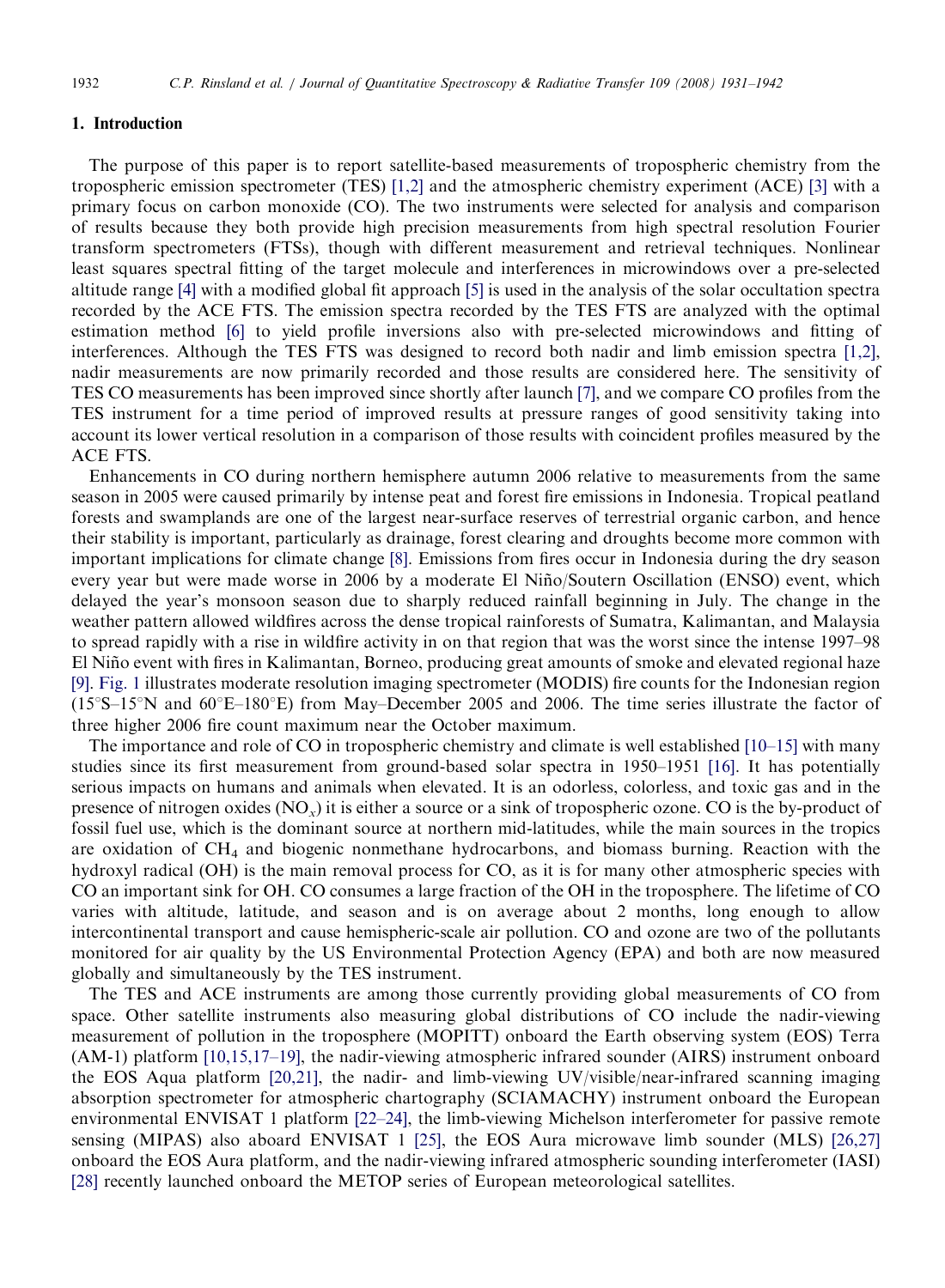<span id="page-2-0"></span>

Fig. 1. Moderate resolution imaging spectrometer (MODIS) fire counts for 8 day increments covering the Indonesian region (15S°-15°N and  $60^{\circ}$ E-180 $^{\circ}$ E) for the May–December time period during 2005 and 2006.

# 2. TES Measurements and CO Retrievals

The TES was launched on NASA's EOS Aura satellite on July 15, 2004 and placed in a near-polar orbit at an altitude of 705 km [\[29\]](#page-10-0). TES is providing continuous global observations of tropospheric CO,  $O_3$ ,  $H_2O$ , CH4, and temperature [\[1,2\]](#page-9-0). Spectral windows for the retrieval of CO were selected based on sensitivities calculated for TES filter 1A1 (1890–2260 cm<sup>-1</sup>) where the CO (1–0) band is located [\[7\]](#page-10-0). An evaluation of errors calculated for northern mid-latitude conditions indicates a DOF of 0.8 for TES CO [\[30\].](#page-10-0) TES nadir measurements are recorded at  $0.06\text{-cm}^{-1}$  spectral resolution (8.33 cm maximum optical path difference derived from double-sided interferograms) with a 16-pixel footprint of  $5 \times 8$  km [\[7\].](#page-10-0) The TES forward model includes modeling of the water vapor continuum with a climatological  $CO_2$  mixing ratio profile [\[31\].](#page-10-0) The TES retrieval algorithm estimates an atmospheric profile by simultaneously minimizing the difference between observed and model spectral radiances subject to the constraint that the solution is consistent with an *a priori* mixing ratio profile within covariance constraints [\[32,33\]](#page-10-0).

Measured radiances are compared with those calculated for the same location with the TES forward model. The measured radiances are apodized with Norton–Beer strong apodization [\[34\].](#page-10-0) As clouds are often present in the troposphere and substantially affect the radiances measured by TES, an algorithm is used to quantify how clouds impact the measured optical depths in the spectral windows selected for retrieving temperature and gas constituent profiles [\[35\].](#page-10-0) The approach is to retrieve a single layer cloud that is coarsely spaced in wavenumber by  $25-100 \text{ cm}^{-1}$  with an effective optical depth that accounts both for cloud absorption and scattering. The cloud is assumed to have an effective height and a Gaussian profile in altitude, and effective cloud thickness. No scattering is assumed. Comparisons of TES retrievals for these parameters to model fields and selected measurements were found not to introduce observable biases in the TES retrievals, though CO was not considered in the analysis. Characterization of TES retrieval information content includes the quantification of smoothing, ''cross-state'', and systematic errors [\[32\].](#page-10-0) All parameters are derived from a simultaneous analysis of the measured spectrum.

Spectroscopic parameters assumed by TES version 2 retrievals were taken from the 2000 HITRAN (high resolution transmission) database with updates through September 2001 [\[36\],](#page-10-0) though further updates from HITRAN 2004 [\[37\]](#page-11-0) have been incorporated and are used in the forward model calculations and analysis. Similar to most other experiments operating in the infrared, TES uses spectral windows to limit the impact of spectroscopic errors of interfering species in the retrievals from 11 windows between 2086.06 and 2176.66 cm<sup>-1</sup>. Temperature and interferences fitted for all windows are  $N_2O$ ,  $CO_2$ ,  $O_3$ , and  $H_2O$  [\[7\]](#page-10-0) CO profiles are retrieved after temperature, ozone, and water vapor profiles are fitted in addition to the interferences.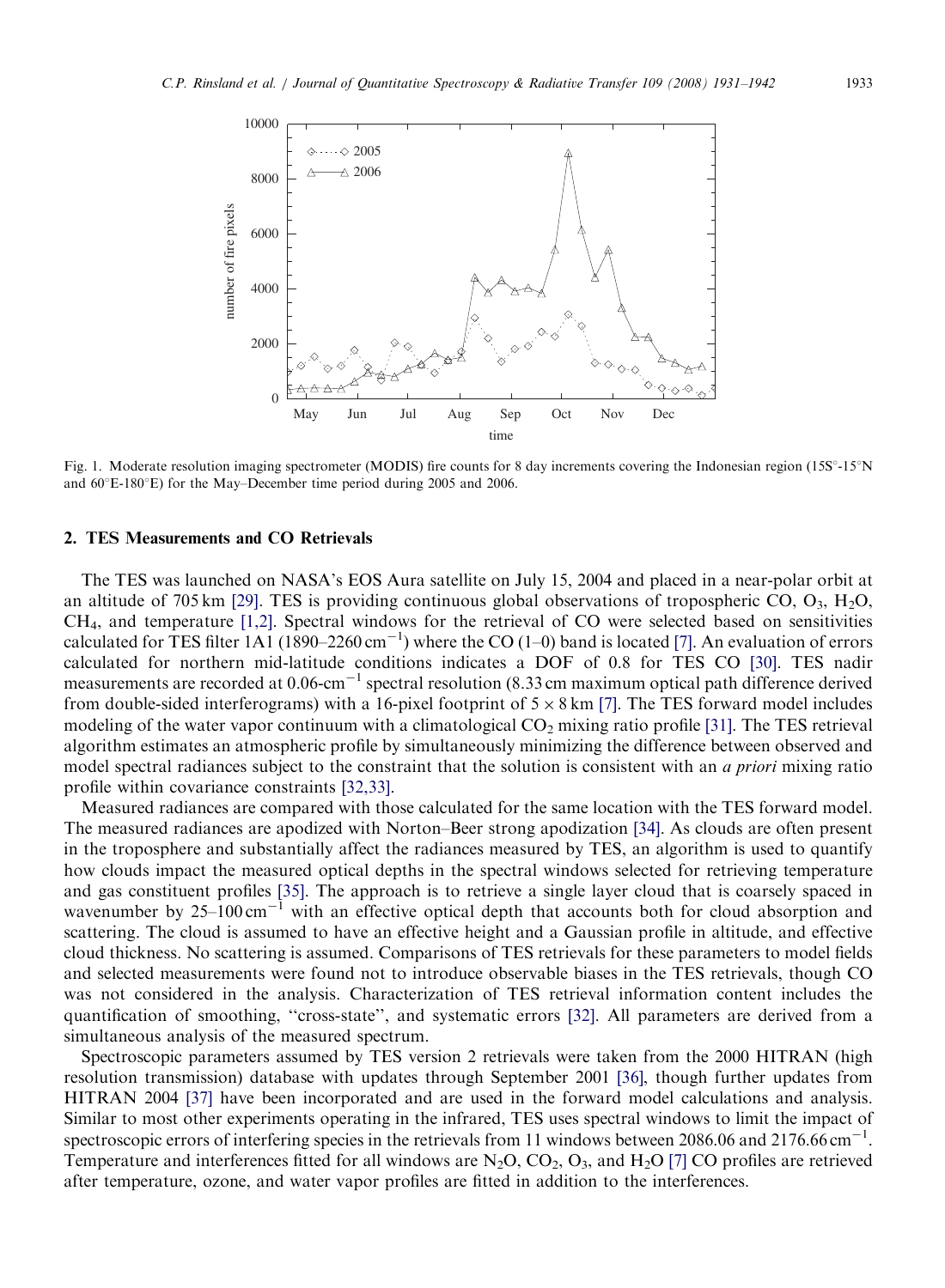Early TES CO results were affected by changes in instrument alignment as a function of time [\[7\].](#page-10-0) A useful value calculated from the information about the measurement and the a priori data is the degrees of freedom (DOF) for signal that describes the number of independent pieces of information available in the retrieved vertical profile [\[6,7,32\].](#page-10-0) Shortly after launch, the measured DOF for TES CO signal typically varied from 0.5–1.5, high in tropics with values up to two and gradually dropping below 0.5 at high latitudes. As the signal strength of 1A1 filter became weaker from end of 2004 to November 2005, the DOF for TES CO gradually declined. The optical bench warm up of  $\sim 5$  K (November 29–December 2, 2005) improved TES signal-tonoise ratios so the DOF for CO increased to an averaged value of 1.45 (from the pre-warm-up value of 0.72) with many values now greater than 2.0 at  $30^{\circ}S-30^{\circ}N$ . In addition, periodically (over 10 times thus far), detector temperatures have been raised to de-ice them. Although error in the temperature retrieval propagates into the error for CO, it is small compared to the other sources of error. A time sequence of TES average DOF for CO retrievals at  $30^{\circ}$ N– $30^{\circ}$ S illustrated the changes in sensitivity from launch through April 20, 2006 ([Fig. 1](#page-2-0) of Ref. [\[7\]](#page-10-0)).

Similar to MOPITT [\[10,17–19\],](#page-10-0) TES CO profile measurements are highly correlated vertically, with about 1–2 pieces of independent vertical information for each sounding. Random error due to instrument noise with a value of 5–10% is lower than the smoothing error in most places. Systematic error due to errors in the HITRAN spectroscopic parameters [\[36,37\]](#page-10-0) and the cross-state error terms are small components in the error budget. The smoothing error is the largest component (10–20%), with the total relative error ( $\sim$ 20–30%) combined from the random, the smoothing, the systematic, and the cross-state errors [\[32\]](#page-10-0).

Current TES CO retrievals assume a priori profiles given by the model for ozone and related chemical tracers (MOZART) chemical transport model [\[38\].](#page-11-0) Monthly mean mixing ratios in  $10^{\circ}$  latitude by  $60^{\circ}$ longitude bins are used to create the *a priori* profiles assumed for TES retrievals with an altitude-dependent Tikhonov constraint [\[33\].](#page-10-0) In contrast, the MOPITT analysis relies on a single a priori profile and covariance matrix for CO retrievals [\[10\]](#page-10-0). MOPITT achieves near-complete global coverage in 3 days [\[39\]](#page-11-0). The impact of the different a priori constraints on TES and MOPITT retrievals has been described and characterized [\[39\]](#page-11-0) based on the formalism of Rodgers and Connor [\[40\].](#page-11-0)

# 3. ACE measurements and CO retrievals

Three instruments onboard SCISAT-1 share a common field of view taking advantage of the high precision of the solar occultation technique [\[3,4\].](#page-9-0) Measurements of CO are recorded with the FTS below about 105 km altitude at 0.02 cm<sup>-1</sup> spectral resolution (maximum optical path difference of  $\pm$  25 cm) from 750 to 4400 cm<sup>-1</sup>. Full-resolution spectra are recorded in 2s with an altitude spacing determined by the scan time, typically 3–4 km, varying from 2 km for long, high beta angle (angle between the satellite velocity vector and the vector towards the Sun) occultations and up to 6 km for zero beta angle occultations in the absence of refraction. As a result of refraction, tangent altitude spacing is typically less than 2 km in the troposphere. The FTS has a circular field of view with 1.25 mrad diameter, which corresponds to a field of view of about 4 km at the limb in the absence of refraction. Photovoltaic detectors with near linear response are cooled to less than 100 K producing a signal-to-noise ratio of  $>300$  throughout most of the spectral range. Low Sun solar occultation spectra are divided by exo-atmospheric solar spectra from the same occultation. The ACE orbit yields solar occultation measurements between  $85\overline{0}N$  and  $85\overline{0}S$  latitude. The orbit is optimized for high latitude<br>occultation coverage with measurements at middle and low latitudes recorded only over limited time spans occultation coverage with measurements at middle and low latitudes recorded only over limited time spans and a latitudinal coverage that changes rapidly with time. The orbit produces limited measurements during June and December when there is a high beta measurement period of about 3 weeks with no occultations. The current version of ACE FTS measurements (version of 2.2) provides mixing ratio profiles of over two dozen species in addition to CO with altitude coverage that depends on the species. Additional instruments onboard are a UV-visible spectrometer (MAESTRO, (measurement of aerosol extinction in the stratosphere and troposphere by occultation), a two channel UV-visible spectrophotometer, and two imagers with optical filters at  $0.525 \pm 1$  and  $1.02 \pm 1$  µm.

Version 2.2 profiles with statistical uncertainties are retrieved for individual molecules from fits to multiple species in pre-selected microwindows over pre-specified altitude ranges [\[4\].](#page-10-0) The global-fit non-linear least squares approach adopted by ACE is similar to the approach used previously by the atmospheric trace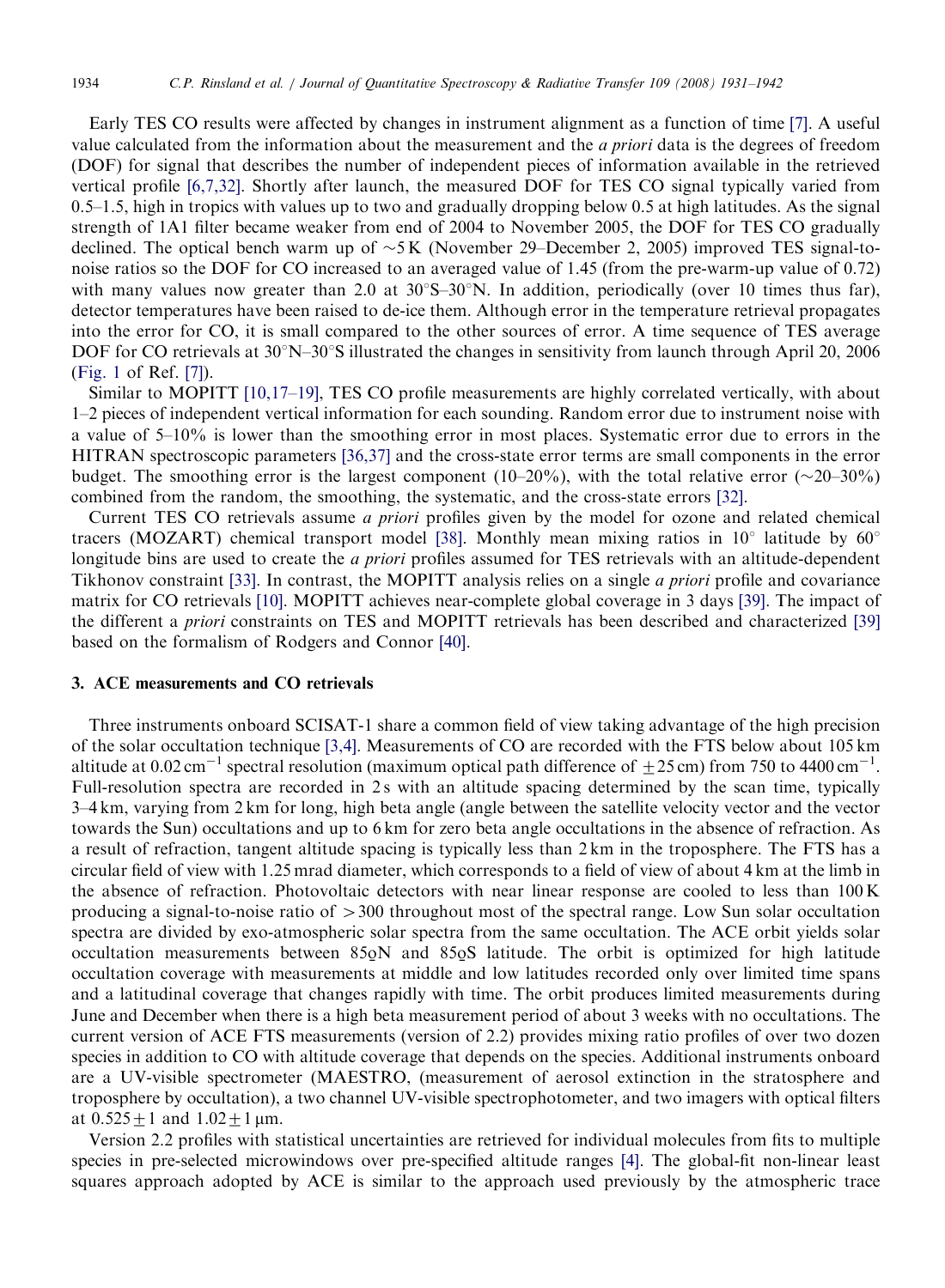molecule spectroscopy (ATMOS) experiment [\[41\].](#page-11-0) ACE temperature profiles are retrieved assuming a realistic CO2 volume mixing ratio profile accounting for its increase as a function of time. Profiles are retrieved from fits to measurements in microwindows selected to provide  $CO<sub>2</sub>$  lines covering a wide range of sensitivities with respect to temperature and are constrained to yield an atmosphere in hydrostatic equilibrium. Retrievals below 12 km altitude assume temperatures derived by the Canadian Meteorological Centre (CMC) for the location of the observation. As shown from statistics based on 10 years of SAGE (Stratospheric Aerosol and Gas Experiment) II occultation measurements with a similar field of view as the ACE FTS, occultation measurements penetrate  $\sim$ 5 km below the tropopause 50% of the time at all latitudes [\[42\]](#page-11-0). However, although there are a few exceptions, the ACE measurements for the 2006 Indonesian fire time period were limited to a minimum altitude of  $\sim 8$  km, probably due to the intense smoke and haze generated by the fires.

Spectroscopic line parameters and cross sections from HITRAN 2004 [\[37\]](#page-11-0) have been assumed. Retrievals from ACE are obtained from both the strong  $(1-0)$  vibration–rotation band at 4.3 µm and the weaker  $(2-0)$ band at  $2.3 \mu$ m. The weaker band provides tropospheric profiles above cloud tops from a spectral region primarily impacted by interfering absorptions by  $CH<sub>4</sub>$  lines. The MOPITT instrument was also designed to measure both bands [\[19\],](#page-10-0) but the (2–0) band was not used in MOPITT operational retrievals due to the limited sensitivity achieved by the instrument in that spectral region. Averaging kernels for microwindows in the (2–0) band used by ACE for tropospheric measurements are sharply peaked with a full-width at half-maximum of 2 km or less in the troposphere [\[43\]](#page-11-0).

# 4. TES-ACE CO measurement comparison

Direct comparison between TES and ACE CO profile retrievals is not proper due to the differences in the sensitivities of the two instruments. The *a priori* profiles and error covariances of the two instruments are not the same. Rodgers and Connor [\[40\]](#page-11-0) derived an equation to adjust a retrieved profile for a different a priori profile and error covariance constraints. Here we adjust the ACE measured CO mixing ratio  $X_{\text{(ACEmeas)}}$  to the TES *a priori* profile  $X_{(TESanr)}$  via the following equation,

$$
X_{\text{(ACEadj)}} = X_{\text{(TESapr)}} + A_{\text{(TES)}} \quad \text{[(}X(\text{ace})_{\text{map}} - X_{\text{(TESapr)}}\text{]},\tag{1}
$$

where  $X(\text{TESapr})$  is the TES *a priori* profile,  $A(\text{TES})$  is the TES averaging kernel matrix, and  $X(\text{ace})_{\text{map}}$  is the ACE mixing ratio mapped on to the TES vertical grid. We note the assumption in the comparison is that ACE has a vertical resolution much greater than the other (TES) instrument, which is 5–10 km depending on the latitude and season. The comparison is only valid for the altitude range within which the averaging kernels of both instruments are significant. Both approximations are assumed for this comparison. Before the mapping, the ACE CO profiles were extended downward to the surface via the shifted ACE first guess profile. The same approach has been used in comparing TES CO measurements with those from MOPITT [\[39\]](#page-11-0) and differential absorption CO measurement (DACOM) spectrometer aircraft measurements during the Intercontinental Chemical Transport (INTEX)-B campaign [\[44\].](#page-11-0)

Measurements from ACE and TES have been compared based on 24 h, 300 km maximum distance coincidence criteria after adjustment with Eq. (1). Version 2.2 ACE measurements with 1 km altitude spacing and version 2 TES measurements have been used. A preliminary Aura validation comparisons reported from MLS measurements assumed coincidence criteria of same day,  $12^{\circ}$  longitude [\[27\]](#page-10-0).

[Fig. 2](#page-5-0) compares average coincident CO distributions at 200 to 600 hPa measured by TES and ACE during January–December 2006. We restrict the comparisons to 2006 when TES had improved CO sensitivity. Columns left to right show the TES and ACE retrieved mixing ratio, the TES and ACE CO profile with the TES averaging kernel and a priori applied to adjust ACE profiles to the TES vertical resolution including only measurements where the sum of the rows of the averaging kernels  $> 0.7$ , the ACE minus TES difference, the averaging kernel value, and the total number of observations. The rightmost panel depicts TES sensitivity for the pressure range 200–600 hPa. Each profile for which the sum of the rows of the averaging kernels exceeds 0.7 within 200–600 hPa is included. TES measurements above  $\sim$  200 hPa reflect a loss of sensitivity and are primarily from the a priori CO profile assumed from the MOZART model [\[38\]](#page-11-0). The number of coincidences decreases below 20 km primarily due to the limited number of ACE clear sky views, particularly at the lowest altitude. The results show that application of the TES averaging kernels and the a priori vector produced CO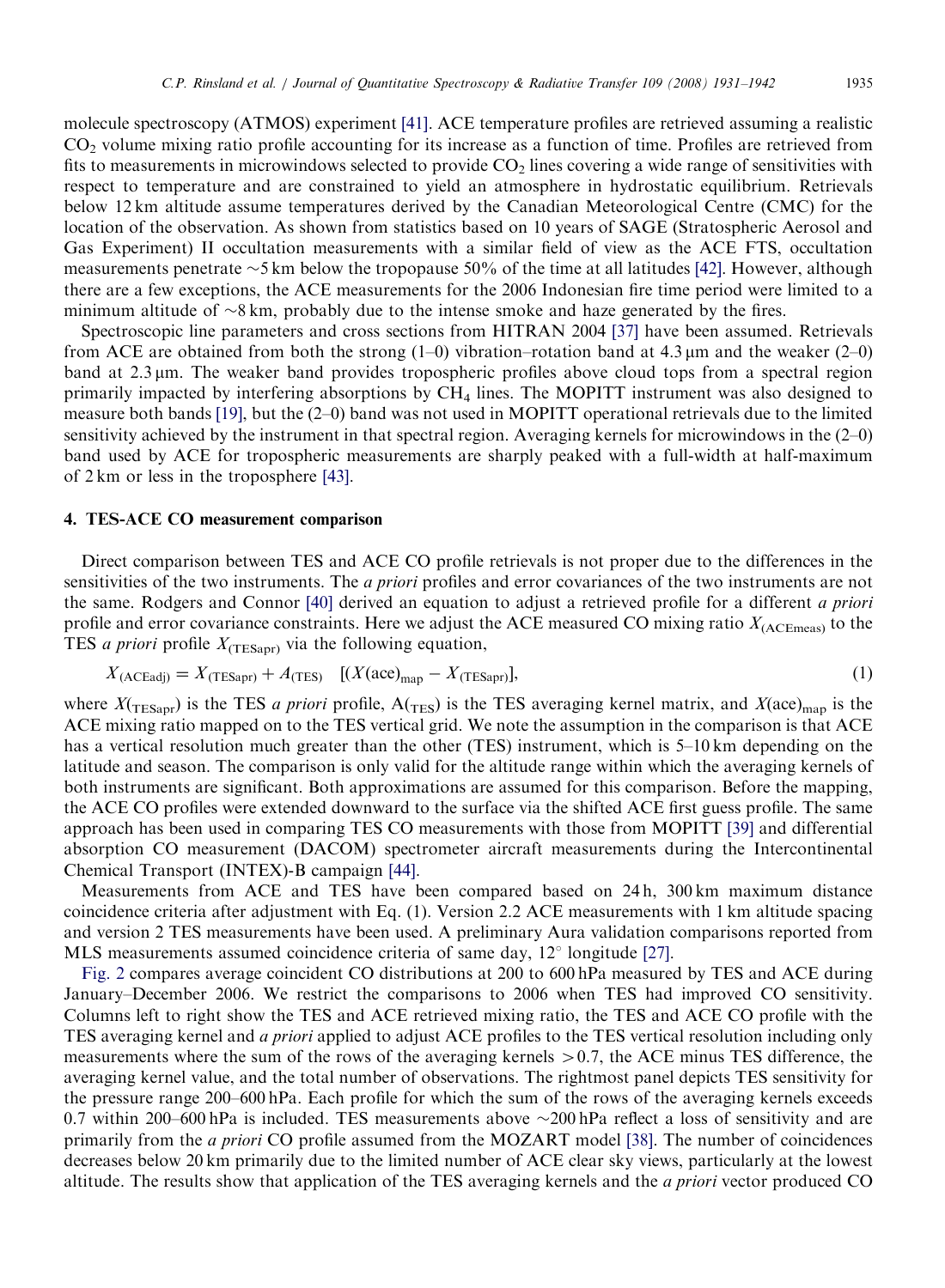<span id="page-5-0"></span>

Fig. 2. Columns left to right show the measured mixing ratios (with standard deviations as horizontal lines), the adjusted mixing ratio (with standard deviations as horizontal lines), the ACE minus TES differences, the total number of observations, and the averaging kernel. Difference reported in the third column is calculated in percent with the formula ((ACE mixing ratio-TES mixing ratio)/base)  $\times$  100). where base is defined as the mean of the TES and ACE mixing ratios. The rightmost panel depicts TES sensitivity for the pressure range 200–600 hPa. Approximate altitudes are shown on the far right vertical axis.

profiles with better agreement for levels with good sensitivity. This improvement is due to the removal of the influence of the a priori assumptions in the TES CO profiles and the degradation of ACE vertical resolution to that of the TES instrument. Differences (ACE minus TES) and the number of coincidences with standard deviations are  $(12.4+23.0)\%$  with 300 coincidences at 383 hPa,  $(13.1+19.5)\%$  with 195 coincidences at 421 hPa,  $(12.2 \pm 18.9)$ % with 112 coincidences at 464 hPa, and  $(16.1 \pm 14.4)$ % with 20 coincidences at 510 hPa. As mentioned previously, early TES measurements recorded prior to implementation of the optical bench warm up are excluded because of their lower sensitivity [\[7\].](#page-10-0)

[Fig. 3](#page-6-0) illustrates September to December 2006 monthly mean TES CO mixing ratios at 464 and 215 hPa for latitudes of 15 $\degree$ S to 15 $\degree$ N and longitudes from 60 $\degree$ E to 180 $\degree$ E with corresponding MODIS fire pixel counts for the same months. Monthly mean TES CO mixing ratios of  $\sim$ 200 ppbv were measured over Borneo and Sumatra during the time period of maximum emissions during October and November 2006. The monthly mean mixing ratio at 464 and 215 hPa during October 2006 were 288 and 198 ppbv, respectively, while maximum monthly mean mixing ratio at the same two pressure levels for November were 254 and 215 ppbv at the same pressure levels with a factor of two lower CO mixing ratios measured in December. The high MODIS pixel counts over Borneo and Sumatra during October 2006 indicate that fires were the primary cause of the increased CO and tropospheric  $O_3$  emissions noted previously [\[45\].](#page-11-0) Wildfires across the dense tropical rainforests of Sumatra, Kalimantan, and Malaysia spread quickly [\[9\].](#page-10-0) The impact of the 2006 fires was significantly weaker than from tropical fire emissions over southeast Asia in 1997–1998. Measurements of CO by TES from 2005 are not shown because they were recorded prior to full implementation of the optical bench warm up [\[7\]](#page-10-0).

The orbit selected for ACE repeats and is optimized for high latitude coverage in both hemispheres [\[3\]](#page-9-0) with measurements over the Indonesian region only during limited time periods each year. [Fig. 4](#page-7-0) illustrates ACE version 2.2 measurements of CO tropical and subtropical profiles measured during October 2005 and October 2006 (15°S–15N° latitude,  $60^{\circ}E-180E^{\circ}$  longitude) covering the same region as in [Fig. 3](#page-6-0). The left panel shows the mixing ratios versus altitude with horizontal lines showing the standard deviations from each of the two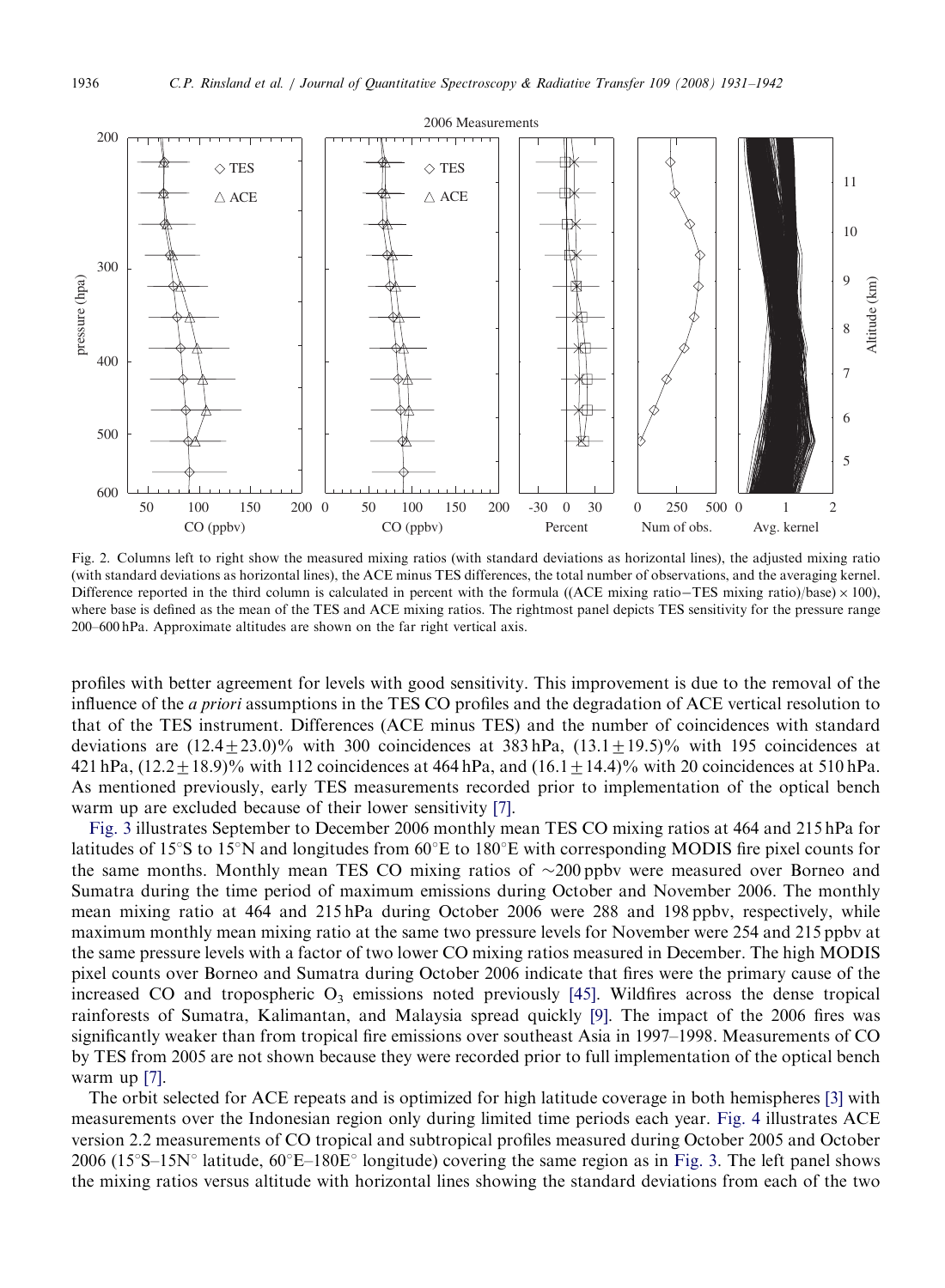<span id="page-6-0"></span>

Fig. 3. TES CO monthly mean mixing ratios at 464 and 215 hPa for September to December 2006 at latitudes 15°S to 15°N and longitudes 601E to 1801E. An asterisk is used to mark the location of Jakarta, the capitol of Indonesia. Corresponding MODIS fire counts are shown for the time period.

time periods. The right panel shows the ratio of the 2006 mixing ratios divided by the corresponding 2005 mixing ratios with the corresponding pressure levels displayed on the right axis. Ratios of October monthly averages for 2006/2005 at 200–300 hPa based on nine measurements during each year are  $\sim$  2.0. Hence, ACE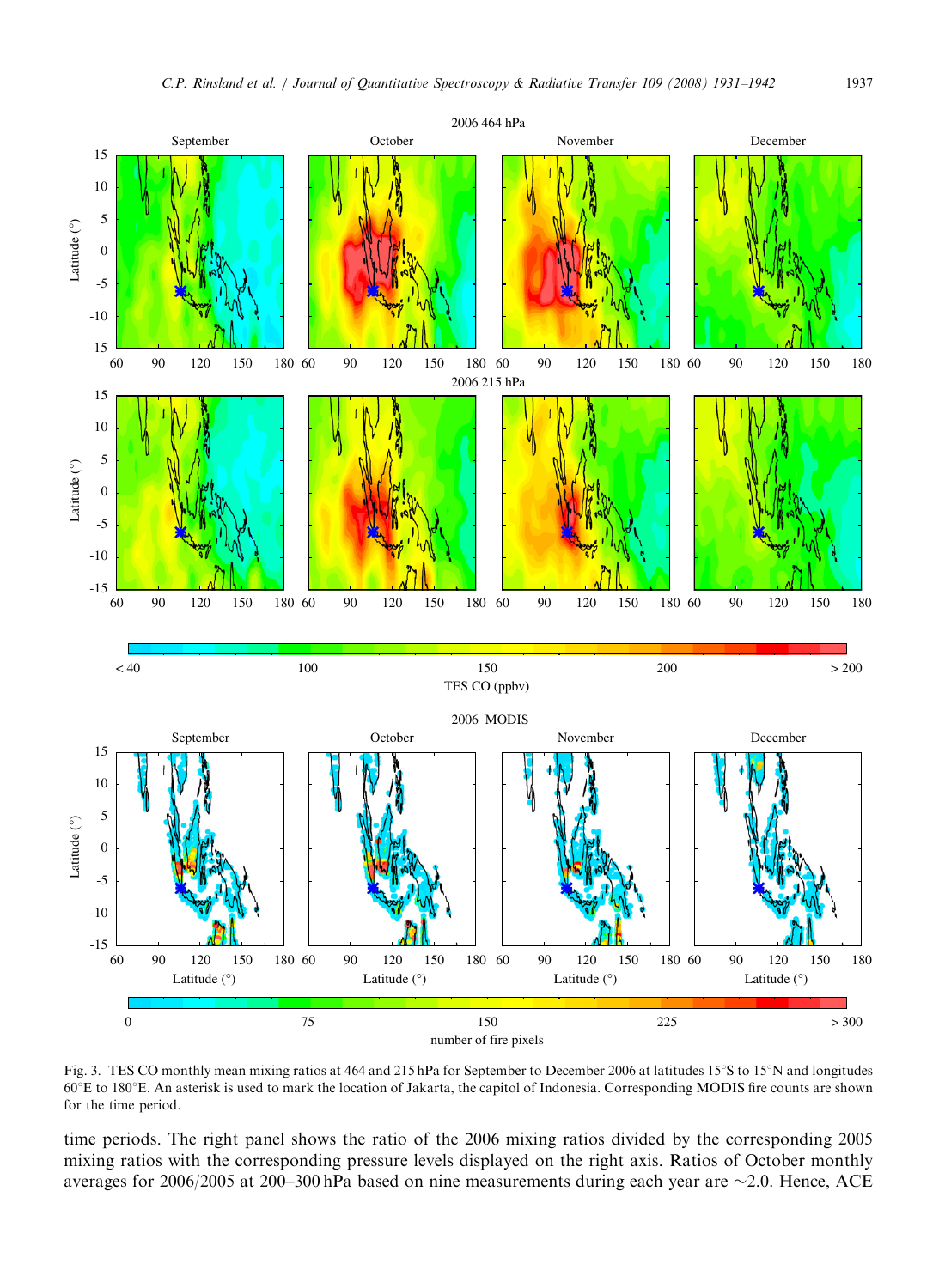<span id="page-7-0"></span>

CO profiles also indicate regionally averaged CO tropospheric mixing ratios significantly higher in October 2006 than in October 2005 in the free troposphere. Fewer measurements occur at lower altitudes with only a single measurement at 5.5 km during both years with the more limited measurement set also indicating an enhancement in October 2006 relative to October 2005.

[Fig. 5](#page-8-0) (upper panel) highlights profiles of a reprocessed set of selected molecules, and near infrared extinction from occultation sr17273 (10.86 $\degree$ S, 86.31 $\degree$ E) illustrating the mixing ratios measured due to the emissions by the intense fires. The occultation was measured off the west coast of Indonesia and shows a CO mixing ratio of 268 ppbv at 9.5 km (305 hPa). The elevated upper tropospheric mixing ratios include HCN, a well-established biomass burning emission product with emissions that occur primarily during the smoldering phase of combustion [\[41\]](#page-11-0). The lifetime of HCN is about 5 months [\[46\]](#page-11-0), allowing long-range transport of emissions. The back trajectories (lower panel) show the emissions are likely to have originated in the Indonesian region. Transport of emissions from distant regions for molecules such as HCN with long lifetimes will contribute in the scenes observed by ACE, though dilution reduces their contribution in the sampled airmass. The set of elevated mixing ratios of species with a range of lifetimes and near infrared extinction illustrated in this example provides evidence that the Indonesian fires were the primary source of the emissions. The measurements from the near infrared were obtained by integrating pixel measurements coincident in location and time with those of the FTS field of view.

The upper tropospheric mixing ratios of biomass burning products from the Indonesian fires are similar to those measured by ACE during intense Arctic fires during summer 2004 [\[47\]](#page-11-0) and in the tropics during the Austral spring biomass burning season [\[48\]](#page-11-0). The high spectral resolution and broad infrared spectral coverage has also allowed examples of young biomass burning plumes to be identified in ACE spectra [\[49\]](#page-11-0). Retrievals planned for ACE version 3.0 will include additional species emitted by biomass burning including peroxyacetyl nitrate (PAN).



Fig. 4. ACE version 2.2 CO profiles measured during October 2005 and October 2006. Average profiles with standard deviations are displayed versus altitude in the left panels from nine occultations from 2005 and 2006. The ratio of the 2006 measurements from those from 2005 is shown in the right panels with the corresponding pressure. The number of occultations to calculate the average profile decreases with altitude for both years with to only a single occultation at the lower altitudes.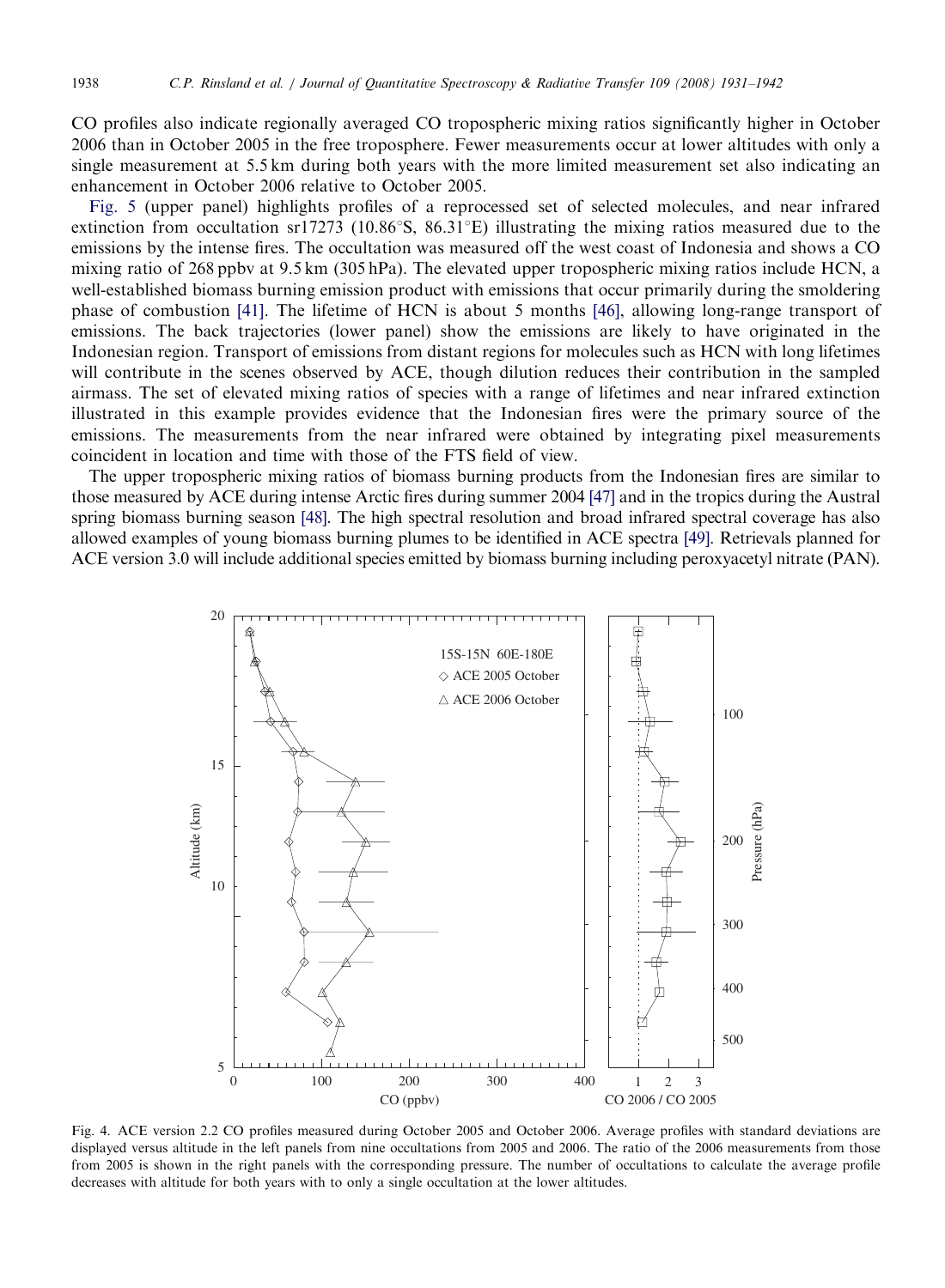<span id="page-8-0"></span>

Fig. 5. Upper panel: ACE reprocessed version 2.2 measurements from occultation sr17273 (10.86°S, 86.31°E) measured on October 27, 2006. Error bars indicate the one sigma statistical uncertainty. Volume mixing ratios and extinction per km based on averages from imager pixels coincident with those of the FTS. Lower panel: altitude of backtrajectories for the location of the ACE occultation as a function of time. Initial altitudes were 5, 7, and 9 km.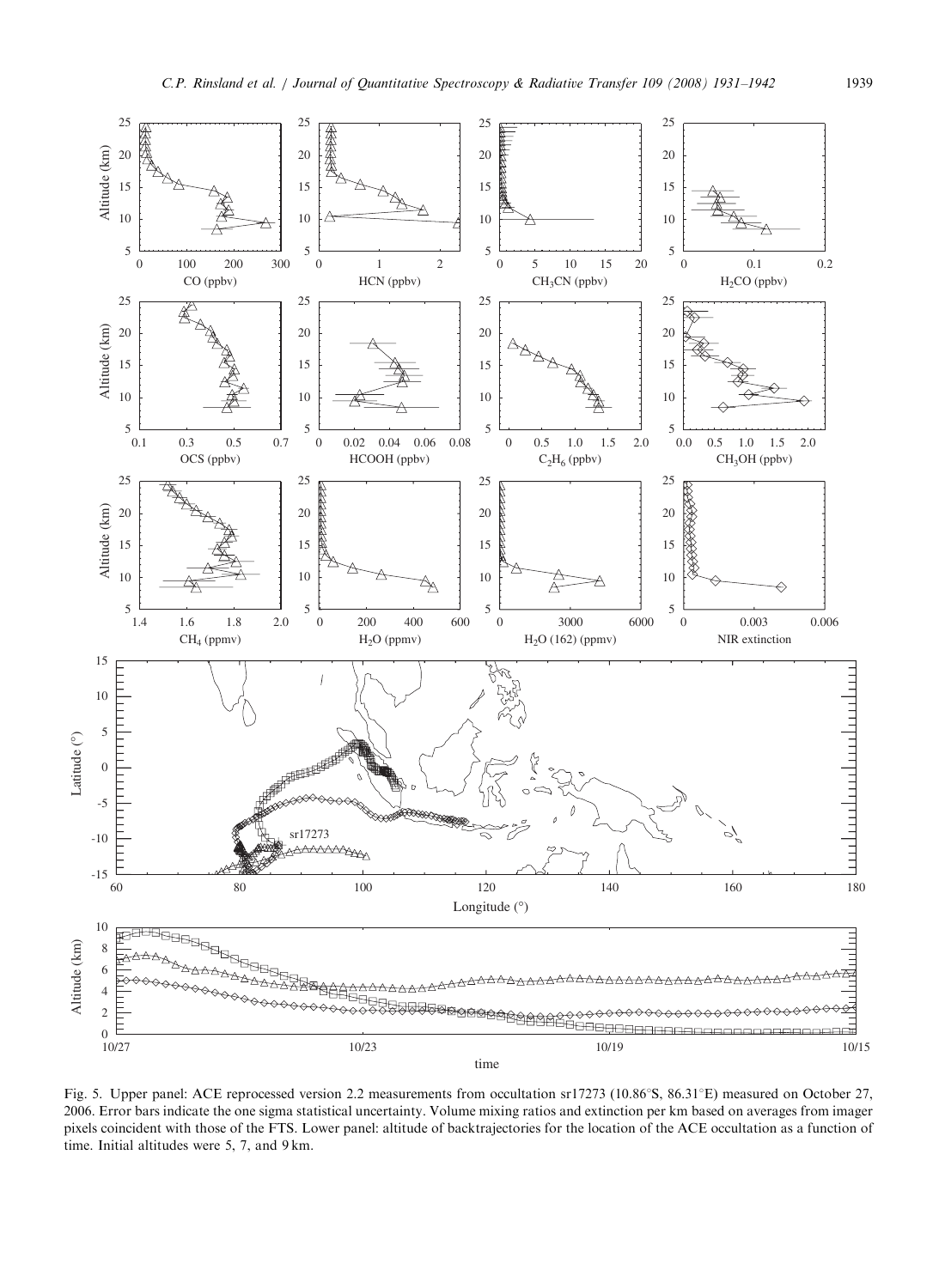#### <span id="page-9-0"></span>5. Summary and conclusions

Monthly mean measurements of CO by TES and ACE and corresponding MODIS fire counts show a maximum in the Indonesian region during October 2006 resulted from intense and widespread peat and forest fires caused a moderate El Niño, which delayed that year's monsoon season with sharply reduced rainfall during the last quarter of 2006 that allowed wildfires across the dense tropical rainforests of Sumatra, Kalimantan, and Malaysia to spread quickly [\[9\]](#page-10-0). Although wildfires occur in Indonesia every year during the dry season, the rise in wildfire activity during 2006 was the worst since the intense 1997–1998 El Niño event [\[9\]](#page-10-0) with elevated CO and tropospheric  $O_3$  identified in the TES monthly mean fields [\[45\]](#page-11-0). The arrival of northeastern winter monsoons in December effectively ended the impact of the 2006 fires on the region. Higher CO mixing ratios during 2006 relative to 2005 is also supported by a comparison of ACE measurements and fire counts for the Indonsian region for the 2 years with the measurements of elevated mixing ratios of biomass burning products from ACE such as elevated HCN,  $C_2H_6$  and HCOOH providing further evidence that the elevated emissions resulted primarily from fire emissions.

Nadir CO mixing ratios from TES global survey and step-and-stare measurements (version 2 data) have been compared with co-located ACE limb occultation measurements (version 2.2 data) in the middle and upper troposphere for the 2006 time period when TES had improved CO sensitivity [\[7\]](#page-10-0). The method of Rodgers and Connor [\[40\]](#page-11-0) was used to adjust the ACE profiles with the TES averaging kernels and a priori constraints for the comparison. Comparison shows ACE and TES profiles with differences (ACE minus TES) for coincident measurements that agree within the uncertainties for altitudes where TES has good sensitivity. An analysis comparing ACE measurements with those from ground-based, airborne, and other satellite measurements with the goal of validating the ACE CO dataset has been submitted for publication [\[50\]](#page-11-0). An independent study of TES tropospheric measurements also concludes that the elevated 2006 emissions measured by TES were caused by fires in the Indonesian region [\[51\]](#page-11-0). As ACE measurements were obtained in both 2005 and 2006 (in addition to earlier years) with high sensitivity, the CO measurements and fire count comparison for the Indonesian region for both years provide evidence that increased 2006 emissions were related to emissions from the fires. Further understanding of the ACE and TES chemistry measurements with predictions for both sets of measurement locations will require a model that combines those measurements with other measurements (e.g., data from aircraft and surface sites combined with emission factor estimates for the measured species) and modeling of the ejection of the surface emissions to the free troposphere to provide an integrated chemical data simulation of the 2006 moderate El Nin˜o event.

#### Acknowledgments

Research at the Jet Propulsion Laboratory, California Institute of Technology, described in this paper was performed under a contract with the National Aeronautics and Space Administration. Curtis Rinsland participates in both the TES and ACE projects as a science team member and unfunded coinvestigator. Funding for ACE is provided by the Canadian Space Agency and the Natural Sciences and Engineering Research (NSERC) Council of Canada. Support at Waterloo was also provided by the NSERC-Bomem-CSA-MSC Industrial Research Chair in Fourier Transform Spectroscopy. Cathy Clerbaux is grateful to the Centre National d'Etudes Spatiales (CNES), France, for financial support. The trajectory calculations used HYSPLIT4 (Hybrid Single Particle Lagrangian Integrated Trajectory model. Web address is [http://](http://www.arl.noaa.gov/ready/hysplit4.html) [www.arl.noaa.gov/ready/hysplit4.html](http://www.arl.noaa.gov/ready/hysplit4.html)).

# References

- [1] Beer R, Glavich TA, Rider DM. Tropospheric emission spectrometer for the Earth observing systems Aura satellite. Appl Opt 2001; 40(15):2356–67.
- [2] Beer R. TES on the Aura mission: scientific objectives, measurements, and analysis overview. IEEE Trans Geosci Remote Sensing 2006;44:1102–5.
- [3] Bernath PF, McElroy CT, Abrams MC, Boone CD, Butler M, Camy-Peyret C, et al. Atmospheric chemistry experiment (ACE): mission overview. Geophys Res Lett 2005;32:L15S01.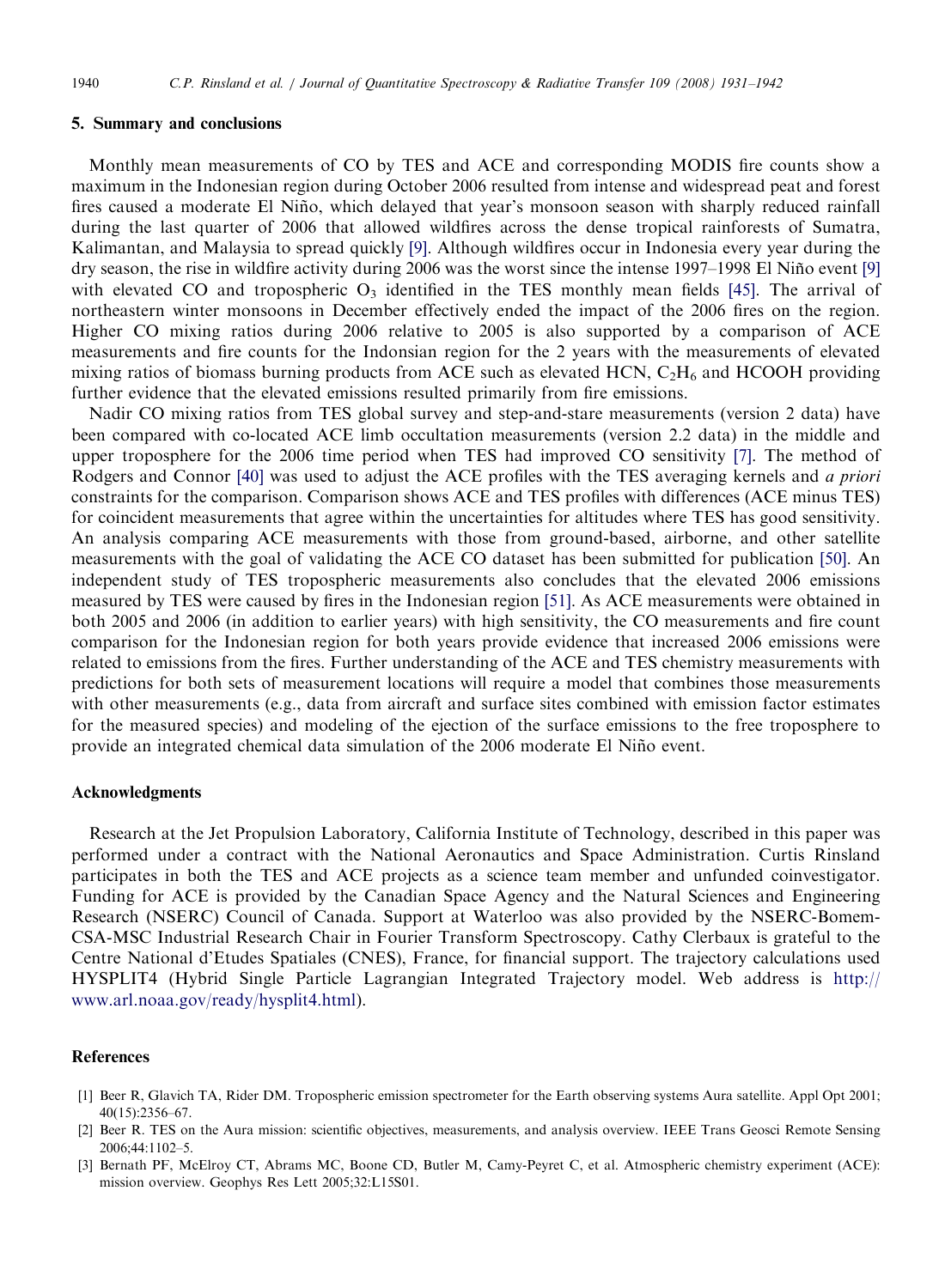- <span id="page-10-0"></span>[4] Boone CD, Nassar R, Walker KA, Rochon Y, McLeod SD, Rinsland CP, et al. Retrievals for the atmospheric chemistry experiment Fourier-transform spectrometer. Appl Opt 2005;44:7218–31.
- [5] Carlotti M. Global-fit approach to the analysis of limb-scanning atmospheric measurements. Appl Opt 1988;27:3250–4.
- [6] Rodgers CD. Inverse methods for atmospheric sounding: theory and practice. Singapore: World Scientific; 2000. 200pp.
- [7] Rinsland CP, Luo M, Logan JA, Beer R, Worden H, Kulawik SS, et al. Nadir measurements of carbon monoxide (CO) distributions by the tropospheric emission spectrometer instrument onboard the Aura spacecraft: Overview of analysis approach and examples of initial results. Geophys Res Lett 2006;33:L22806.
- [8] Page SE, Siegert F, Rieley JO, Boehm HD, Jaya A, Limin S. The amount of carbon released from peat and forest fires in Indonesia during 1997. Nature 2002;420:61–5.
- [9] NASA, 2006. NASA data links Indonesian wildfire flare-up to recent El Niño.  $\frac{\text{http://www.nasa.gov/centers/goddard/news/}}{\text{http://www.nasa.gov/centers/goddard/news/}}$  $\frac{\text{http://www.nasa.gov/centers/goddard/news/}}{\text{http://www.nasa.gov/centers/goddard/news/}}$  $\frac{\text{http://www.nasa.gov/centers/goddard/news/}}{\text{http://www.nasa.gov/centers/goddard/news/}}$ [topstory/2007/elnino\\_wildfire.html](http://www.nasa.gov/centers/goddard/news/topstory/2007/elnino_wildfire.html) $\angle$ .
- [10] Pétron G, Granier C, Khattahov B, Yudin V, Lamarque J-F, Edmonds L, et al. Monthly CO surface sources inventory based on the 2000–2001 MOPITT satellite data. Geophys Res Lett 2004;31:L21107.
- [11] Levy II H. Normal atmosphere: large radical and formaldehyde concentrations predicted. Science 1971;173:141–3.
- [12] Thompson AM. The oxidizing capacity of the earth's atmosphere: probable past and future changes. Science 1992;256:1157–65.
- [13] Holloway T, Levy II H, Kasibharla PK. Global distribution of carbon monoxide. J Geophys Res 2000;105:12123–47.
- [14 Logan J, Prather MJ, Wofsy SC, McElroy MB. Tropospheric chemistry: a global perspective. J Geophys Res 1981;86:7210–54.
- [15] Pergamaschi P, Hein R, Heinmann M, Crutzen PJ. Inverse modeling of the global CO cycle 1. Inversion of CO mixing ratios. J Geophys Res 2000;105:1909–27.
- [16] Rinsland CP, Levine JS. Free tropospheric carbon monoxide concentrations in 1950–1951 deduced from infrared total column amount measurements. Nature 1985;318:250–4.
- [17] Deeter MN, Edmonds LK, Francis GL, Edwards DP, Gille GC, Warner JX, et al. Operational carbon monoxide retrieval algorithm and selected results for the MOPITT instrument. J Geophys Res 2003;108:L15112.
- [18] Deeter MN, Edmonds LK, Edwards DP, Gille GC. Vertical resolution and information content of CO profiles retrieved by MOPITT. Geophys Res Lett 2004;31:L15112.
- [19] Edwards DP, Edmonds LK, Hauglustaine DA, Chu DA, Gille JC, Kaufman YJ, et al. Observations of carbon monoxide and aerosols from the Terra satellite: Northern hemisphere variability. J Geophys Res 2004;109:D24202.
- [20] Aumann HH, Chahine M, Gautier C, Goldberg MD, Kalnay E, McMillin LM, et al. AIRS/AMSU/HSB on the Aqua mission: design, science objectives, data products, and processing systems. IEEE Trans Geosci Remote Sensing 2003;41:253–64.
- [21] McMillan WW, Barnet C, Strow L, Chanine MT, McCourt ML, Warner JX, et al. Daily global maps of carbon monoxide from NASA's atmospheric infrared sounder. Geophys Res Lett 2005;32:L11801.
- [22] Buchwitz M, Rozanov V, Burrows J. A near-infrared optimized DOAS method for the fast global retrieval of atmospheric CH4, CO, CO<sub>2</sub>, H<sub>2</sub>O, and N<sub>2</sub>O total column amounts from SCIAMACHY ENVISAT-1 nadir radiances. J Geophys Res 2000;105: 15231–45.
- [23] Buchwitz M, Beek R, Bramstedt K, Nöl S, Bovensmann J, Burrows J. Global carbon monoxide as retrieved from SCIAMACHY by WFM-DOAS. Atmos Chem Phys 2004:1945–60.
- [24] Frankenberg C, Platt U, Wagner T. Retrieval of CO from SCIAMACHY onboard ENVISAT: detection of strongly polluted areas and seasonal patterns in global CO abundances. Atmos Chem Phys 2005;5:1639–44.
- [25] Belotti C, Carli, B, Ceccherini S, Del Bianco SD, Jin J, Raspollini P. Retrieval of tropospheric carbon monoxide from MIPAS measurements, ESA Atmospheric Sciences Conference, 8–12 May 2006, Frasciti, Italy.
- [26] Filipiak MJ, Harwood RS, Jiang J, Li Q, Livesay NJ, Manney GL, et al. Carbon monoxide measured by EOS MLS on Aura: first results. Geophys Res Lett 2005;32:L14825.
- [27] Froidevaux L, Livesay NJ, Read WG, Jiang YB, Jiminez C, Filipiak MJ, et al. Early validation analyses of atmospheric profiles from EOS MLS on the Aura satellite. IEEE transactions Geosci Remote Sensing 2006;44:1106–21.
- [28] Turquety S, Hadji-Lazaro J, Clerbaux C, Hauglustaine DA, Clough SA, Casse´ V, et al. Operational trace gas retrieval algorithm for the infrared atmospheric sounding interferometer. J Geophys Res 2004;109:D21301.
- [29] Schoeberl MR, Douglass AR, Hilsenrath EH, Bhartia PK, Beer R, Waters JW, et al. Overview of the EOS Aura mission. IEEE Trans Geosci Remote Sensing 2006;44:1066–74.
- [30] Worden J, Kulawik SS, Shephard MW, Clough SA, Worden H, Bowman K, et al. Predicted errors of tropospheric emission spectrometer nadir retrievals from spectral window selection. J Geophys Res 2004;109:D09308.
- [31] Clough SA, Shephard MW, Worden J, Brown PD, Worden HM, Luo M, et al. Forward model and Jacobians for tropospheric emission spectrometer retrievals. IEEE Trans Geosci Remote Sensing 2006;44:1308–23.
- [32] Bowman KW, Rodgers CD, Kulawik SS, Worden J, Sarkissian E, Osterman G, et al. Tropospheric emission spectrometer: retrieval method and error analysis. IEEE Trans Geosci Remote Sensing 2006;44:1297–307.
- [33] Kulawik SS, Osterman G, Jones DBA, Bowman KW. Calculation of altitude-dependent Tikhonov constraints for TES nadir retrievals. IEEE Trans Geosci Remote Sensing 2006;44:1334–42.
- [34] Norton R, Beer R. New apodizing functions for Fourier spectrometry. J Opt Soc Am 1976;66:259–64.
- [35] Kulawik SS, Worden J, Eldering A, Bowman K, Gunson M, Osterman JB, et al. Implementation of cloud retrievals for tropospheric emission spectrometer (TES) atmospheric retrievals-part I description and characterization of errors on trace gas retrievals. J Geophys Res 2006;111:D24204.
- [36] Rothman LS, Barbe A, Benner DC, Brown LR, Camy-Peyret C, Carleer MR, et al. The HITRAN molecular spectroscopic database: edition of 2000 including updates through 2001. JQSRT 2003;82:5–44.